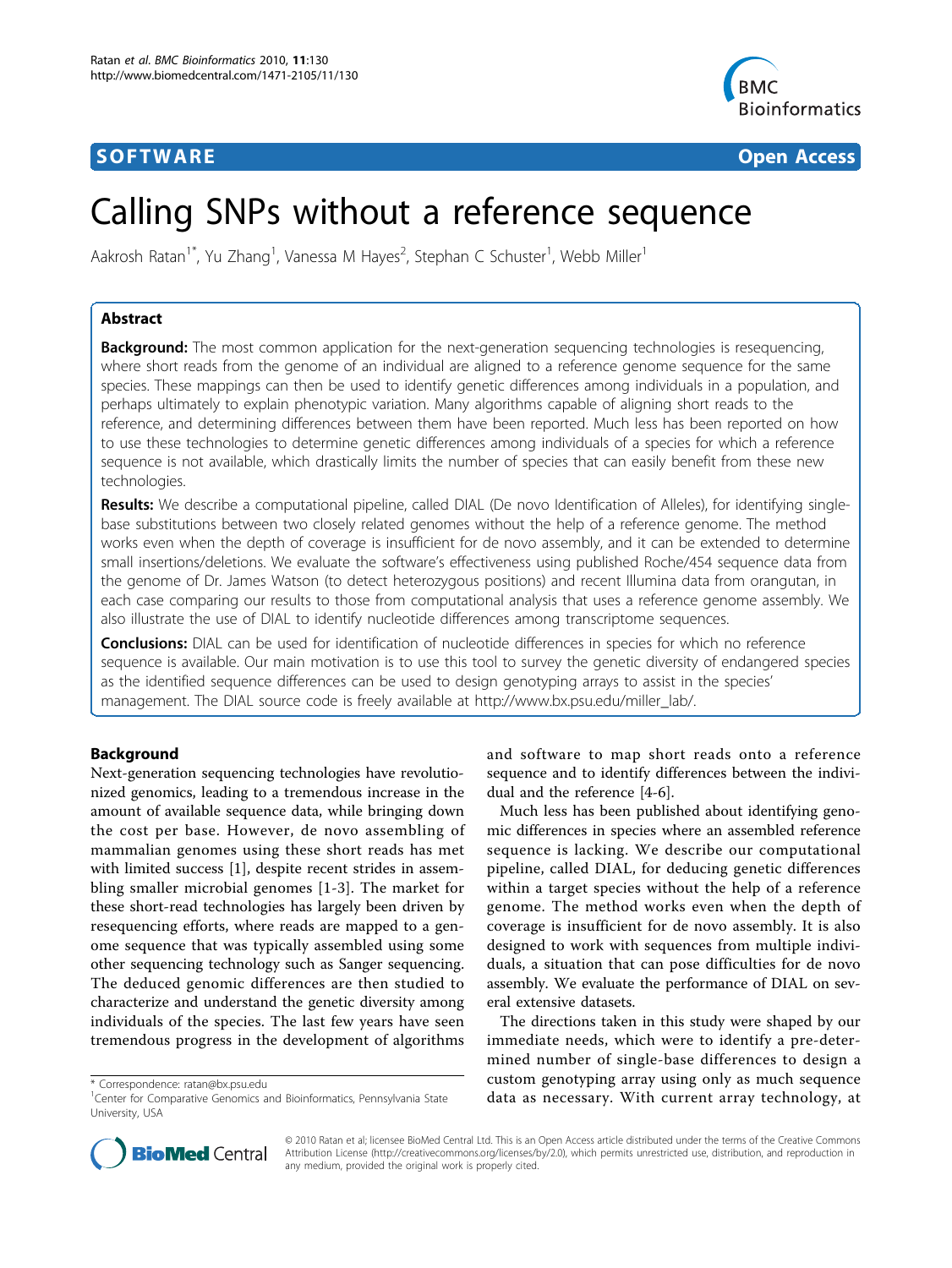most a few thousand differences can be assayed at an affordable cost (a few tens of thousands of dollars), so our main interest here lies in knowing how to identify that many differences with a low false-positive rate, and in understanding the main sources of error at low levels of sequence coverage.

#### Implementation

DIAL is implemented as a pipeline where the output from one stage serves as the input to the next stage. SNPs (Single Nucleotide Polymorphisms) are called every time a new set of sequences is added. A set can be the yield from a lane of Illumina sequence, a quadrant of 454 sequence, or any subset as decided by the user. Once the number of called SNPs is adequate for the desired application, we can stop sequencing. The general flow of the pipeline can be divided into several steps, as summarized in Figure [1](#page-2-0) and described in greater detail below.

#### Masking of repetitive sequences

Duplicate reads can arise from PCR duplicates, sequencing artifacts such as poly-A and poly-N reads, noise in cluster detection, and from genomic DNA shearing at the same location in different molecules. These clones can lead to incorrect coverage assessments and erroneous SNPs. We collapse all such clones of a read into a single sequence by using a simple hash function. We identify reads with the same MD5 checksums [[7\]](#page-11-0) and if they have identical bases, then we replace them with a single sequence. Interestingly, we found that the Watson Roche/454 sequence dataset had an average of 0.2% duplicate reads in a single set, whereas the observed number for the Illumina reads was higher at about 1.2%.

We then feed the non-duplicate reads to another module, which is based on WindowMasker [[8\]](#page-11-0). WindowMasker uses linear-time scans of a genome to identify repetitive sequences, and has been proven effective in cases where much of the sequence is in draft form. We modified WindowMasker's algorithm slightly so it could be used in conjunction with reads from sequencing runs. We soft-mask probable repeats (i.e., overrepresented K-mers) by using lower-case letters for nucleotides, so that alignment anchors are not chosen in those regions. We achieve this in three sequential passes, as described below.

1. We use the first pass to calculate appropriate parameters and cutoff values to be used by the module. We define  $K$ , the size of the  $K$ -mers to be used, as the largest integer such that  $(N/4^K) > 5$ , where N is the total sequence yield from the current input set. We calculate and store the frequency of each Kmer,  $freq(S)$ , in a splayhash for efficient access, then sort the K-mer frequencies and store the results in a temporary array  $F$ . If  $C$  is the total number of unique  $K$ -mers from the sequences in the set, then cutoffs  $T_{high}$ ,  $T_{threshold}$ ,  $T_{extend}$  and  $T_{low}$  are calculated as  $F [int(0.998 * C)] + 1$ ,  $F[int(0.995 * C)] + 1$ ,  $F[int$  $(0.99 * C] + 1$  and  $F(int(0.9 * C)] + 1$ , respectively. We compute a score for each *K*-mer to mitigate the effects of a few K-mers with very high frequencies and to avoid keeping track of counts for many infrequently occurring  $K$ -mers. The score is calculated as:

$$
Score(S) = \begin{cases} T_{high} & \text{if } freq(S) \ge T_{high} \\ \begin{bmatrix} T_{low} / 2 \\ freq(S) \end{bmatrix} & \text{if } freq(S) < T_{low} \\ freq(S) & \text{otherwise} \end{cases}
$$

2. We use the second linear scan to divide each sequence into a set of overlapping windows. Each window contains 5 K-mers, and we calculate the score of each window by averaging the scores of the K-mers in it. Adjacent windows share 4 K-mers, and we mask the contents of a window if it has a score greater than  $T_{threshold}$ . We also mask the interval between two masked windows, if the score of each of the windows in it exceeds  $T_{extend}$ .

3. The last pass of the masker looks for local repeats. We calculate the frequency distribution of the Kmers within a read, and if any of the frequencies exceed  $T_{extend}$ , then we mask the whole read. This is particularly effective in reducing the time required to calculate overlaps between read sequences. This pass also unmasks any masked segment less than 40 bp long; the motive here is to unmask the high-frequency K-mers in non-repeat sequences.

#### Calculation of overlaps

We align the masked sequences from the current input set against all of the masked reads from the sets processed earlier, using a "seed and extend" strategy so that most of the spurious comparisons are discarded at the outset. We use the LASTZ aligner [[9\]](#page-11-0), which is a dropin replacement for BLASTZ [\[10](#page-11-0)]. The appropriate scoring matrix for LASTZ varies depending on the error model of the sequencing technology used. For sequences generated with the 454 technology [[11\]](#page-11-0), we set the match score to 1 and the mismatch score to 3, along with gap open and gap extend penalties of 1 and 3, respectively. We require a perfect match of at least 40 bp between two reads for them to be considered for gapped extension. We find the endpoints of the alignment by terminating the gapped extension whenever its score falls 10 points below the maximum score observed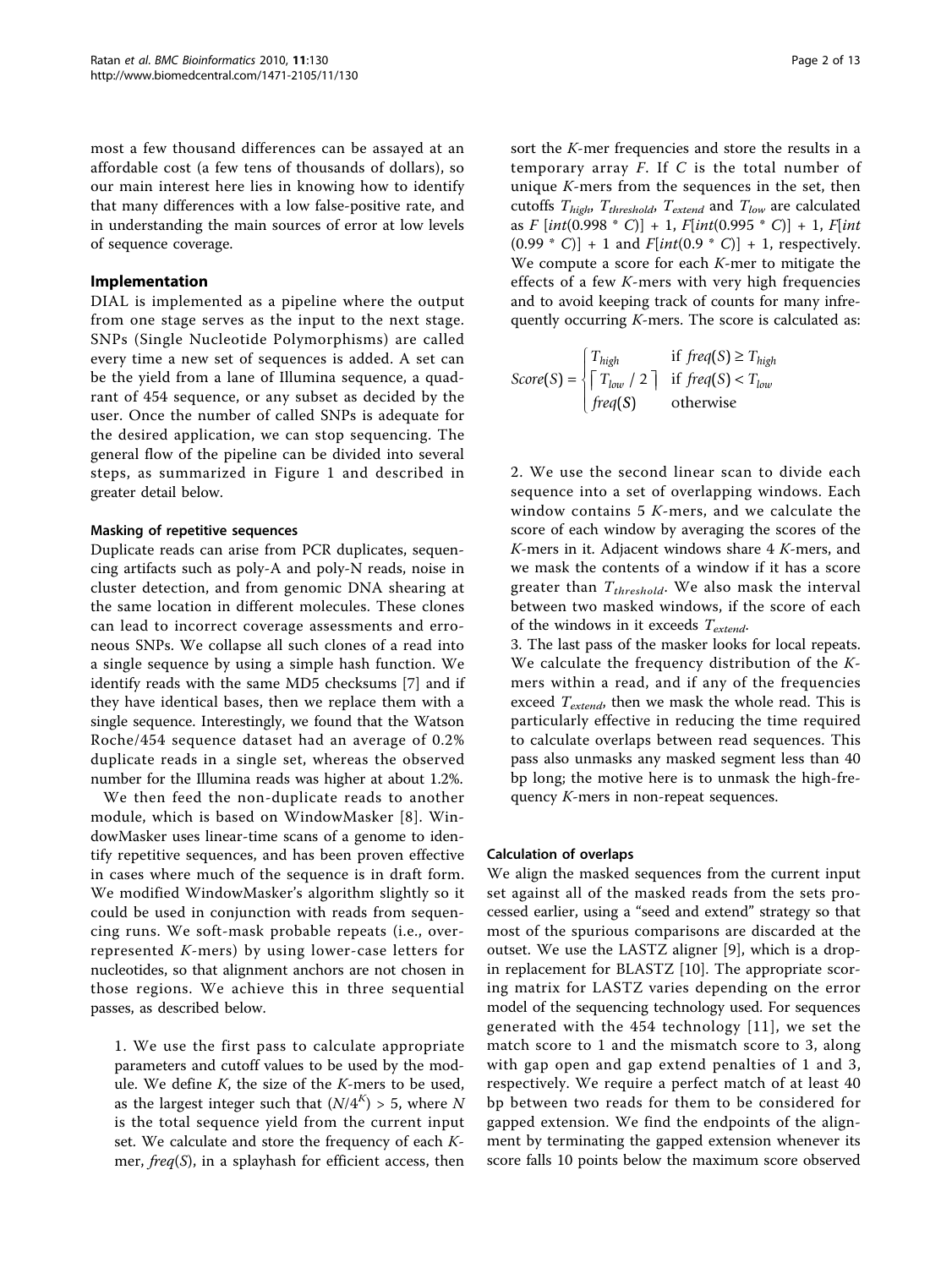<span id="page-2-0"></span>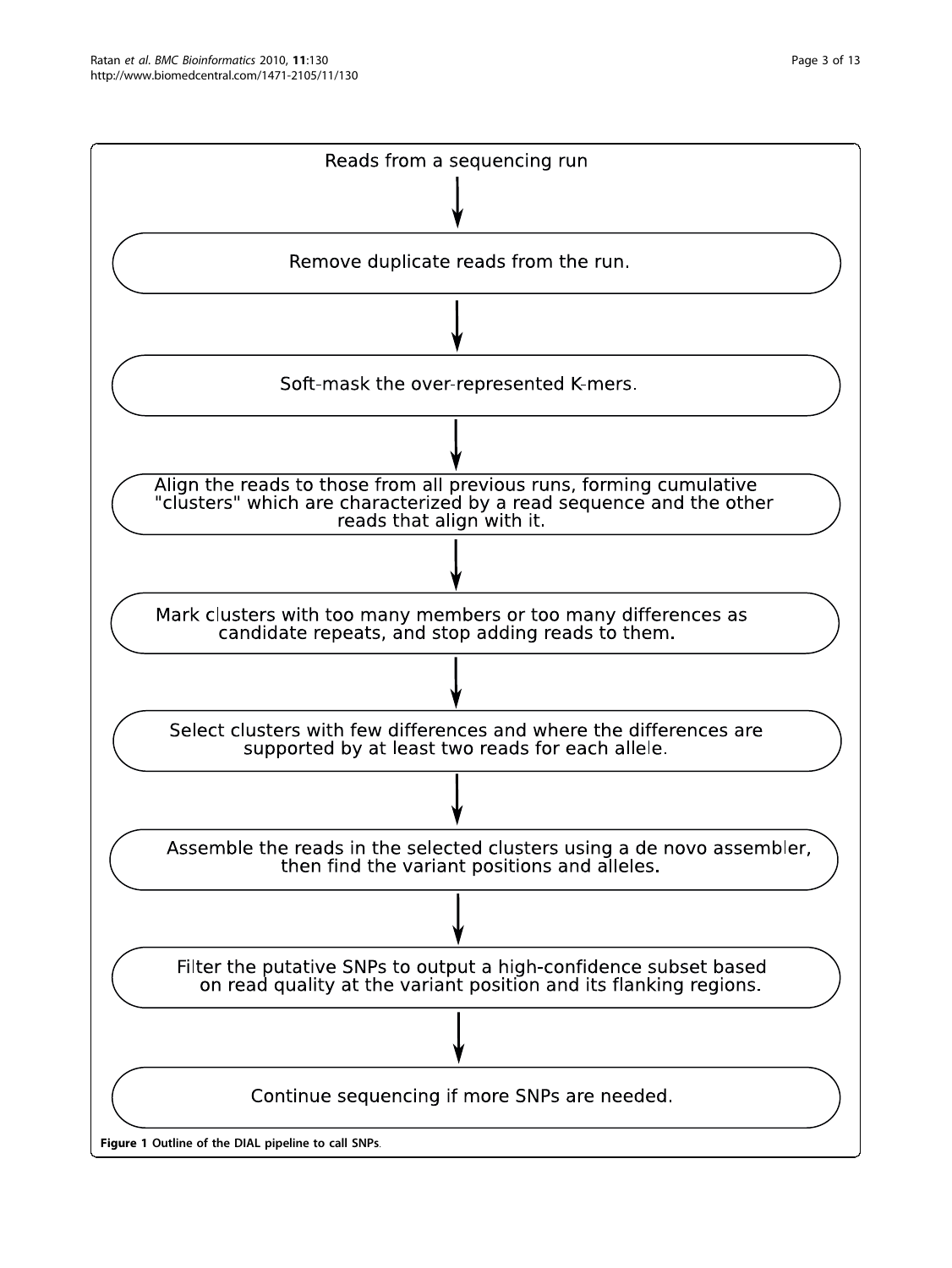so far for that alignment path. Two reads are called "aligned" if they have an overlapping segment of at least 100 bp with an identity of 96% or more.

We modified this score set for use with the shorter 75 bp Illumina reads; the gap open and gap extend penalties are both set to 10, while the match score is 1 and the mismatch score is 10. We find the endpoints of the alignment when the score falls 20 points below the maximum score observed on that path. Two reads are called as "aligned" if they have an overlapping segment of 50 bp with an identity of 96% or greater.

For every read in the input, we store its header and sequence along with the names and observed differences of all the other reads that align to it, in a data structure we term as a "cluster". These clusters are cumulative over the sequencing runs. Each new sequence set is initialized with its own set of clusters, in one-to-one correspondence with the reads. The set of masked sequences is then aligned to all of the masked reads from the previous sets, growing the clusters corresponding to each of two reads if the two reads align. We mark the clusters as "candidate repeats" if they exceed thresholds for the number of members (aligning reads) or the number of observed differences. This is done to prevent a combinatorial explosion that would occur if we stored all the details of all the clusters. We stop adding reads to the cluster once it is marked as a candidate repeat, even though its original corresponding read can still be added to other clusters if it aligns with their sequences. The only exception to this filter is in the case of transcriptome datasets, as transcripts have variable abundance depending on their expression in the sample.

One of the inputs to DIAL is the expected length of the target genome. This information is used to calculate the threshold for identifying a pileup of reads. We normally set it to the expected size of the closest available genome sequence if the expected size of the target genome is not known. If the average depth-coverage is C, the coverage  $k$  at each base of the genome approximately follows the Poisson distribution

$$
f(k \mid C) = \frac{C^k e^{-C}}{k!}
$$

DIAL calculates a value  $C_{threshold}$  that equals the 99.5 $^{th}$  percentile of the cumulative distribution function for the coverage depth. When a sequence set is added and the number of members in a cluster exceeds  $C_{threshold}$ , then the cluster is marked as a candidate repeat. A cluster is also marked as a candidate repeat if the number of differences in it exceeds a limit  $D_{threshold}$ . For the reported datasets, this threshold was set to 10.

#### Determination of SNPs

We can call SNPs after the overlaps from two input sets are calculated. The determination takes place in several steps:

1. First, we filter the clusters to consider only those which have substitution differences supported by at least two reads for each allele (variant nucleotide at the location of a SNP). Such clusters with more than 3 substitution differences, or with two or more such differences that are within 50 bp of each other, are ignored. If the input to the pipeline consisted of sequences from more than one individual, then we also filter to keep only clusters that have at least two reads from each of at least two individuals. These filters are restrictive and increase the false negative rate of SNP discovery. However we find that they also help in reducing the false positive rate, especially at low coverage. This step also ignores clusters which were marked as "candidate repeats"; they are not considered in the SNP calling stage.

2. We then iterate through the filtered clusters and select those containing only member reads that have not been observed in any of the clusters selected before it. This ensures that a read appears in at most one SNP call.

3. We also ignore clusters whose sequences align to any of the completely masked sequences in the earlier steps. This includes reads that have local repeats as determined earlier and reads that had less than 40 unmasked bp. For this we use the same LASTZ parameters and score sets as we did for calculating the overlaps between the reads. This step ameliorates any local frequency bias in a particular input set. We also remove reads whose clusters have been marked as candidate repeats from the member lists of all other clusters.

4. Next we create "micro-assemblies", i.e., de novo assemblies for each selected cluster. For the 454 technology we extract the reads corresponding to the members of a cluster from the original SFF file to create an input file for Newbler, which is part of the software package distributed by Roche/454 with their sequencing machines. We use Velvet [[1](#page-11-0)] for assembling the Illumina short reads. A different assembler can be specified, as long as it works with the particular sequencing technology and generates output in the ACE file format [[12\]](#page-11-0).

5. We then read the ACE file output and deduce positions in the assembly where two different alleles are observed with support from at least two reads for each allele.

6. A final, optional step filters the candidate locations to find SNPs which are suitable for genotyping.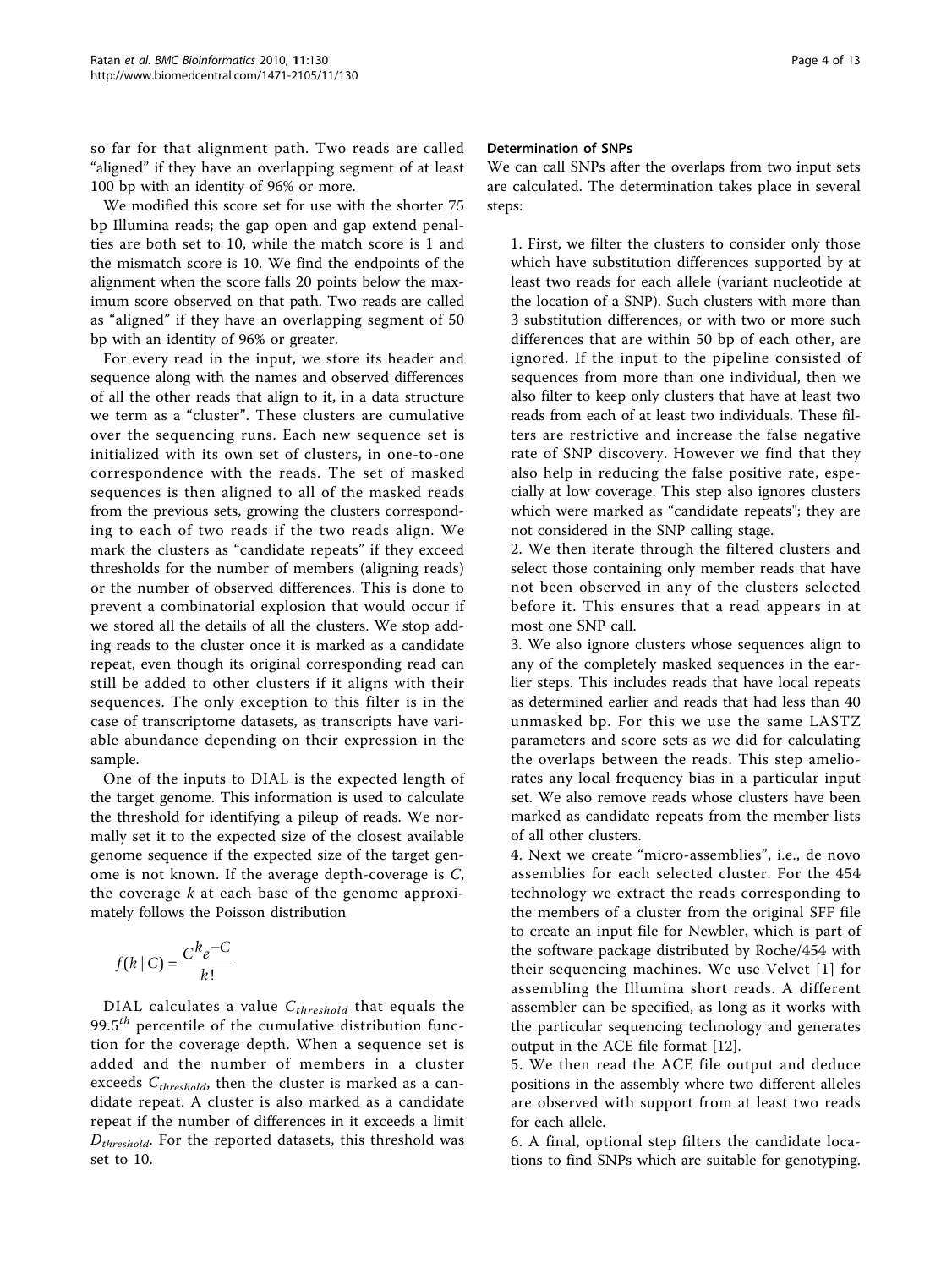The filters involve a combination of factors, including the number of variants and reads found in the assembled contig, the distance of the candidate SNP from the ends of the contig and the quality scores for the reads. Another optional filter disallows SNPs in homopolymer regions. In the reported datasets (generated by 454 and Illumina) the following requirements were imposed:

(a) Only one SNP is found in a micro-assembled sequence.

(b) The SNP has at least 50 bp on both sides in the assembled sequence for the 454 datasets, and at least 40 bp on both sides for the Illumina reads.

(c) The minimum quality score for the reads at the site is 20. Reads supporting an allele with a lower quality score are not counted.

(d) The SNP is not part of a homopolymer of length greater than 4 bp in a window of length 13 bp centered on the SNP.

# Results and Discussion

#### An overview of the computational problem

Our strategy is to observe the fragments of DNA sequence data produced by a sequencing machine and identify pairs of fragments that overlap, but differ in one or several of the overlapped positions. When the total number of identified variant positions reaches a desired level (depending on the application at hand), sequencing can stop. If the fragments are all from the genome of one individual, then we are looking for heterozygous positions (i.e., different nucleotides from each parent), whereas with sequence fragments from more than one individual, we can also find positions where every individual is homozygous (identical maternal and paternal nucleotides), but at least two individuals differ. The differences we seek are typically single-nucleotide substitutions that occur within a species or population of interest. We call each position at which different nucleotides appear among the individuals being sequenced a "SNP", short for Single Nucleotide Polymorphism. Each variant nucleotide that appears at a SNP we call an "allele"; for this project we make no requirements concerning the frequency of an allele in the population, other than that it occurs in our samples, and we assume there are precisely two alleles at each SNP. Our approach can also detect insertions/deletions of one or several nucleotides, but these are of less interest to us because high-throughput genotyping methods (i.e., techniques to efficiently assess which variants are possessed by each of many individuals) focus on nucleotide substitutions. Here we describe two difficulties with our strategy, explain how we address them, and analyze their effects on our results.

The first difficulty is dealing with sequencing errors, which can masquerade as SNPs. The actual frequency of SNPs depends on the genetic diversity of the species being sequenced. For instance, the frequency of SNPs between two humans averages around one per 1,000 positions, but in some species SNPs are much less frequent. In any case, the rate of errors in individual fragments produced by the sequencing instrument (regardless of the brand) is probably much higher than the rate of SNPs. This means that when we see a nucleotide difference between two overlapping reads, the odds are that it is a sequencing error rather than a true SNP. A cornerstone of our approach is to require that each allele of a putative SNP be observed at least twice, which we believe is significantly more likely to indicate an actual difference than a repeated sequencing error. (Think of sequencing errors as being approximately independent and having a 1% frequency, so a repeated error will strike at 1 in 10,000 positions, compared to, say, 1 SNP per 1,000 positions.) This requires the genomic position to appear in at least two fragments with one allele and two fragments with the other, and raises the following question: Given  $\lambda$ -fold genome coverage in random fragments of an individual genome (i. e., the fragments' total length is  $\lambda$  times the size of the genome), what fraction of the genome positions will be contained in two or more fragments from each parent? Or similarly when looking for homozygous differences between two individuals that are each sequenced to depth  $\lambda/2$ ? In theory, the answer is  $z^2$ , where  $z = 1 - e^{-\lambda/2}$  $^{2}(1 + \lambda/2)$ . (See the next section for a derivation.) For instance, given 1-fold coverage of an individual, the expected genome fraction where heterozygous positions can be identified is 0.0081. Thus, if a genome has 1 million heterozygous positions, we expect around 8100 of them to be detectable with  $1 \times$  sequence coverage if no other issues are considered. Under the same conditions, 2× coverage should put 70,000 SNPs within reach of our method. For a genome with fewer heterozygous positions, our potential yield is proportionately less, e.g., 810 SNPs from 1× coverage of a genome with 100,000 heterozygous positions. Typically, we will not know the SNP density in the sequenced individuals when we start a project; we are more likely to know the number of SNPs that can be accommodated on a genotyping array that is within our budget.

The second difficulty is that overlapping reads differing at one position may not be from the same part of the genome; instead they may be from the two copies of a recent duplication that have accumulated a mutational difference. In that case, a detected difference is of no use for a population-genetic analysis because every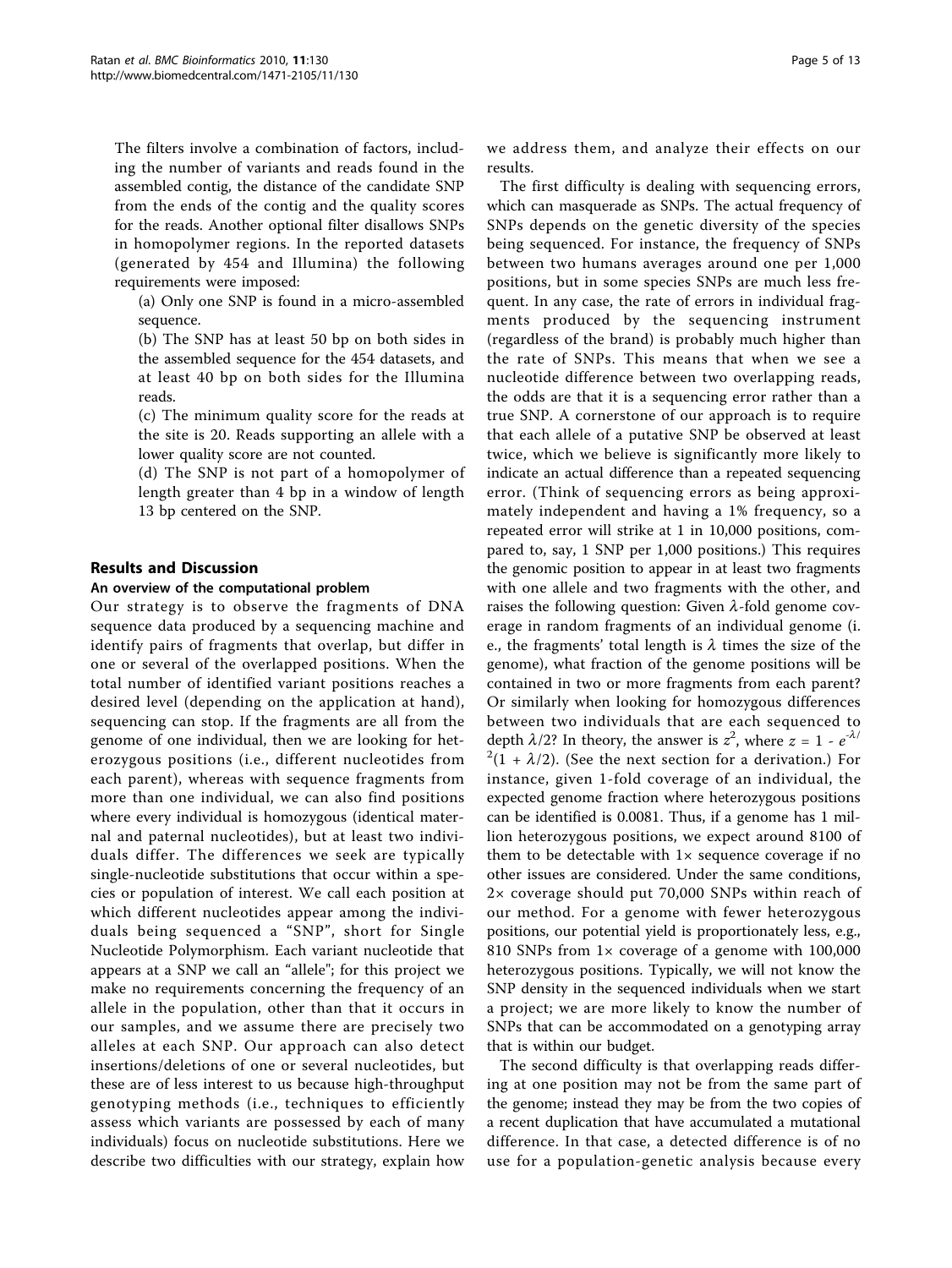individual genome of that species may contain both variants and thus falsely appear to be heterozygous at a single location in a genotyping assay. Hence we consider a SNP prediction to be in error if it turns out to be caused by our failure to distinguish copies of a repetitive region. Our main defense against this possibility is to limit the number of sequenced fragments that contain a given SNP. If a genomic interval has hundreds of nearly identical copies throughout the genome (which can easily happen with families of interspersed repeat elements, such as Alus in primate genomes), then even with only  $0.5 \times$  coverage we will see a pile-up of overlapping reads, which can be easily rejected. The problem comes from regions that have only a few nearly identical copies in the genome. To give a sense of the frequency of these low-copy repeats in one particular species, consider NCBI Build 36 of the human reference genome. There, 2.16% of the bases are in a repeated region (defined here as at least 97% identity over 300 bases) with precisely 2 copies; for 3 or 4 copies the fractions are 0.72% and 0.43%, respectively. It is not obvious how to extrapolate that estimation to the parts of the human genome not represented in the reference assembly (but which may be represented in next-generation sequenced data), or to another species. However, success of our method clearly requires that the fraction of the genome contained in such high-identity, low-copy-number repeated regions be very small, particularly since the fraction of nucleotides in a duplicated region that differ among the copies is likely to exceed the fraction of positions in single-copy regions that are SNPs.

These two difficulties lead to competing constraints on our strategy; we need to thread our way between not having enough overlapping reads and having too many. Moreover, this threading must be done in the dark, because we typically will not know all of the critical parameters, including the number of actual SNPs among the individuals being sequenced and the frequency of recent genomic repeats in the target species. However, we can obtain guidance by using theoretical models that we fit to observed data. For instance, one decision that needs to be made is the upper limit, call it  $x$ , on the number of reads that appear to contain a SNP. For identifying heterozygous SNPs in a single genome, the fraction that can in theory be identified when requiring two observations of each allele and at most x overlapping reads, given  $\lambda$ fold coverage of the genome, is:

$$
P(\lambda) = e^{-\lambda} = \sum_{j=4}^{x} \lambda^{j} (1 + (j+1)2^{1-j}) / (j!)
$$

For intervals that appear precisely twice in the genome (albeit with a small number of differences), the fraction

of differences that will be mis-identified as SNPs is approximately  $P(2\lambda)$ . (These formulas are special cases of more general results derived in the next section.) If we assume there are 800,000 true SNPs in single-copy regions, 30,000 differences in duplicated regions, and 2.3 copies of a duplicated region on average, then Table 1 shows the numbers of correct positions and the relative number of copy-induced false positives; these numbers roughly reflect data observed for humans.

This model shows the following general trends. The main trend in the percentages is a difference among the rows. Namely, at 0.5× coverage, the number of incorrect calls caused by low-copy repeats is roughly 60% of the number of correct calls, but as the coverage increases, that percentage drops significantly, reaching around 10% at 2.5× coverage. A less dramatic but still noteworthy trend is seen within rows: at 0.5× coverage, allowing more than  $x = 5$  overlapping reads makes little difference, while at  $2.5 \times$  coverage, setting  $x = 6$  produces substantially more correct SNP calls, but with a substantially higher false-positive rate. (For even higher levels of coverage, higher values of  $x$  are appropriate, and DIAL adjusts automatically; see the Implementation section.) The specific values in the table depend heavily on the assumed numbers of SNPs and of differences within low-copy repeats, but similar trends are observed over a wide range of conditions and provide insight into the problem at hand.

Our goal is to perform only as much sequencing as is needed to produce a desired number of SNP predictions with an acceptable false-positive rate. In practice, we impose additional restrictions on our SNP predictions, as described above in the Implementation section, but the two main conditions are that we see each putative

Table 1 Numbers of heterozygous positions correctly identified, and numbers of false-positive predictions from low-copy-number repeats, expressed as a percentage of the identified SNPs.

| 8                 | 7                | 6                       | 5                       | 4                | λ<br>۱x |
|-------------------|------------------|-------------------------|-------------------------|------------------|---------|
| 561/69.1%         | 561/69.0%        | 561/68.3%               | 552/65.0%               | 473/54.8%        | 0.5     |
| 6,508/46.7%       |                  | 6,450/43.5% 6,501/45.9% | 6,131/37.9%             | 4.598/28.6%      | 1.0     |
| 24,021/<br>32.0%  | 23,915/<br>30.3% | 23,386/<br>26.8%        | 21.179/<br>21.4%        | 14.119/<br>14.9% | 1.5     |
| 55,675/<br>21.8%  | 55,036/<br>19.5% | 52,630/<br>16.0%        | 45,111/<br>11.8%        | 27,067/7.8%      | 2.0     |
| 100,145/<br>14.6% | 97,835/<br>12.2% | 90.877/9.4%             | 40,080/4.1% 73,481/6.5% |                  | 2.5     |

The values are given as a function of fold coverage  $(\lambda, r$  row labels) and the upper bound on the number of overlapping reads (x, column labels). For instance, at  $\lambda = 1.0$  and  $x = 5$ , there are 6,131 correct SNP calls and 37.9% as many duplication-induced erroneous ones. This is a theoretical analysis based on informally fitting a model (see text) to data from the genome of Dr. James Watson.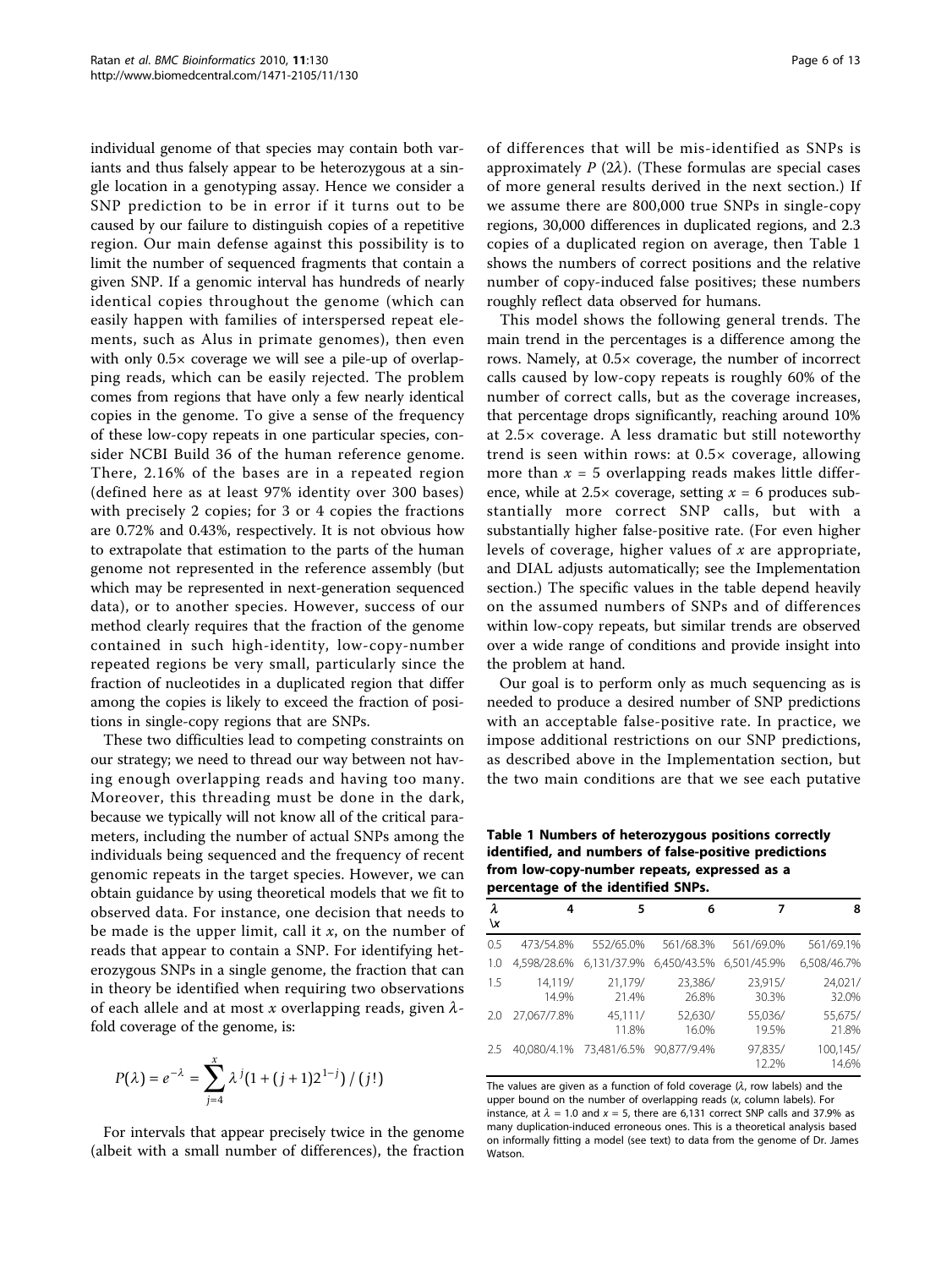allele of a SNP at least twice, and that there not be too many reads that appear to overlap the SNP. The additional conditions, such as high quality scores and lack of other SNP predictions in the assembled region around the SNP, are intended to decrease the fraction of erroneous SNP calls and to provide predictions that are appropriate as input for certain experimental protocols (such as PCR amplification of the position). However, the extra restrictions unavoidably reduce the number of correct SNP calls.

#### SNP detection probabilities

Assume that each position in the genome has equal probability to be covered by a read, and that the reads are independently generated. With small read lengths and sparse SNP distributions over the genome, we ignore the correlation of read coverage for adjacent positions. As a result, the distribution of the number of reads covering each position in the genome can be well approximated by a Poisson distribution, whose mean is the average read coverage per base pair. Denote the genome size by L, the read length by  $l \ll L$ ), and the total number of reads by  $n$ ; the read coverage per base pair can then be calculated as  $\lambda = \frac{nl}{L}$ . The probability of a position in the genome being sequenced at least *x* times is therefore  $Pr(X \ge x | \lambda) = 1 - e^{-\lambda} \sum_{k=0}^{x-1} \frac{\lambda^k}{k!}$  $\geq x \mid \lambda$ ) = 1 –  $e^{-\lambda} \sum_{k=0}^{x-1} \frac{\lambda^k}{k!}$ . As a special case, we denote the probability of a position being sequenced at least twice as  $f(\lambda) = 1 - e^{-\lambda}(1 + \lambda)$ .

Our first rule for calling a SNP is that each allele must be observed at least twice. Assume that we sequenced one or more individuals from the same species or population, with equal read coverage for each individual and the total coverage  $\lambda$ . For simplicity, we further assume that each putative SNP is biallelic, and we denote the proportion of each allele over all individuals by  $p$  and  $q$ , where  $p + q = 1$ . For example, if only one individual is sequenced, a SNP must be heterozygous with  $p = q =$ 0.5. We can calculate SNP detection probabilities according to the first rule as  $f(\lambda p)f(\lambda q)$ . As a special case, if we sequence two individuals, we have the following results:

1. If both individuals are heterozygotes at the SNP, or they are homozygotes but with different alleles, the probability of both alleles being sequenced at least twice is  $f^2(\frac{\lambda}{2})$ .

2. If one individual is a heterozygote and the other is a homozygote at the SNP, the probability of both alleles being sequenced at least twice is  $f(\frac{\lambda}{4})f(\frac{3\lambda}{4})$  $\frac{3\lambda}{4}$ .

#### SNP calling in the presence of segmental duplications

Let  $l_t$  denote the total length of all distinct segments that have precisely t copies in the genome, e.g.,  $l_1$ 

denotes the total length of segments unique in the genome, and  $l_2$  denotes the total length of (one copy of) all segments that appear twice. The genome size is then given by  $L = \sum_{t=1}^{\infty} t_l t_t$ , and the average read coverage per distinct base pair in the genome is  $\lambda = nl / \sum_{t=1}^{\infty} l_t$ . Here we treat base pairs occurring at the same position in multiple duplicates as a collapsed single base pair, i.e., a column in the multiple alignment of duplicated regions. As a result, the expected read coverage at each collapsed base pair is  $\lambda t$ . The larger t is, the higher the chance that there has been a nucleotide substitution in one copy, which could be mistaken by DIAL for a putative "SNP". The term "SNP" is quoted because it may correspond to mutations occurring in different copies of a duplicated region. Our goal is to call SNPs within unique regions in the genome and discard all "SNPs" in duplicated regions (even though some may be real). Without a reference genome, however, we do not know whether a segment is duplicated or not. We therefore select an upper bound for the observed read coverage per base pair, beyond which the corresponding "SNP" will be treated as a duplication difference and discarded. The choice of the upper bound for read coverage can be used to strike a balance between sensitivity and specificity. Suppose that we only call a SNP if (1) both alleles are observed at least twice; and (2) the number of reads covering the "SNP" is at most  $x$  (≥4). Within unique regions (we abuse notation by calling those regions  $l_1$ ), the calling probability of each SNP can be calculated as:

$$
P(\lambda) = Pr[\text{call a SNP in } l_1] = e^{-\lambda} \sum_{j=2}^{x-2} \frac{(\lambda p)^j}{j!} \sum_{k=2}^{x-j} \frac{(\lambda q)^k}{k!}
$$

$$
= e^{-\lambda} \sum_{j=4}^{x} \lambda^j \frac{(1-(jp+q)q)^{j-1}-(jq+p)p^{j-1}}{j!}
$$

The calling probability of a "SNP" in duplicated regions can be similarly calculated with  $\lambda$  replaced by  $\lambda t$ , i.e., Pr(call a "SNP" in  $l_t$ ) = P ( $\lambda t$ ).

To assign the values of allele proportions  $p$  and  $q$  in unique regions, we may let  $p = q = 0.5$ , which is exact if only one individual is sequenced. For regions with  $t$ copies, the frequency of duplication differences is typically much higher than that of SNPs, and thus when  $t =$ 2, we will have  $p = q = 0.5$  most of the time. When  $t >$ 2, without additional information, we may assume a star tree topology for the evolution of duplicated regions, and thus we can let  $p = 1 - \frac{1}{t}$  and  $q = \frac{1}{t}$ .

Given the above equation, we can define and calculate the sensitivity of our SNP calling (with respect to our stated goal above) as:

Sensitivity = 
$$
\frac{\text{number of called SNPs in } l_1}{\text{number of SNPs in } l_1} = P(\lambda)
$$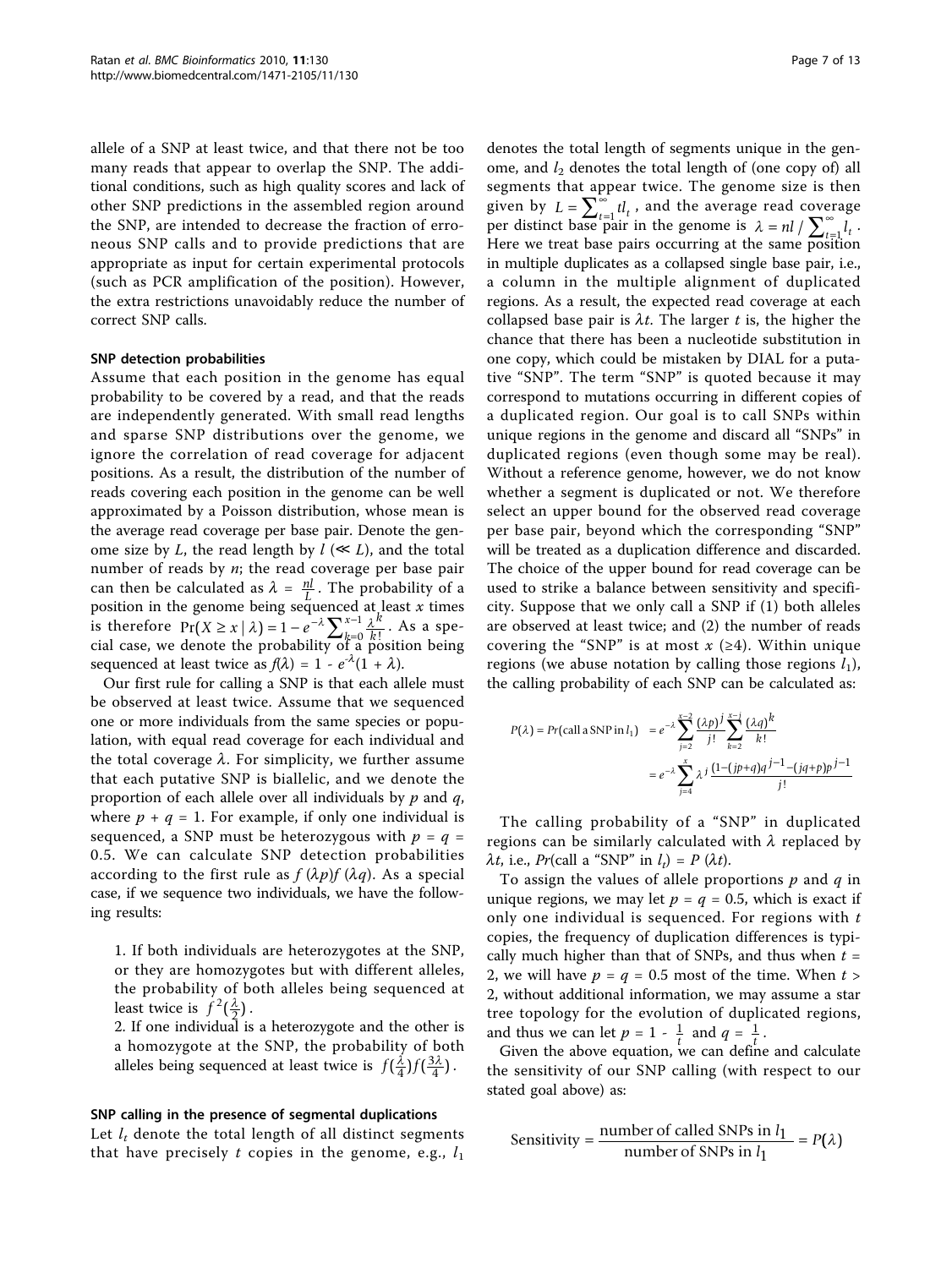Assume that the average density of "SNPs" in a t-copy region is  $p_t$ , and thus the expected number called in all *t*-copy regions is  $N(t) = p_t l_t P(\lambda t)$ . The specificity of our SNP calling can therefore be defined and calculated as:

Specificity = 1 - 
$$
\frac{\text{number of called "SNPs" not in } l_1}{\text{number of "SNPs" not in } l_1} = 1 - \frac{\sum_{t=2}^{\infty} N(t)}{\sum_{t=2}^{\infty} p_t l_t}
$$

Among all of the calls, the proportion of correct SNPs (proportion of true positives) is approximately:

$$
PTP = \frac{\text{number of called SNPs not in } l_1}{\text{number of called SNPs}} \approx \frac{N(1)}{\sum_{t=1}^{\infty} N(t)}
$$

#### Watson genome dataset

The genome of Dr. James Watson was the first full genome to be sequenced using a next-generation sequencing technology [[13\]](#page-11-0). Several groups subsequently computed single-nucleotide differences from the human reference sequence, including the inferred heterozygous positions that we used to evaluate the accuracy of our SNP-calling method. Fortunately, we have an extremely accurate assembly of a human reference genome sequence, making it possible to reliably determine which of the positions lie in near-identical, low-copy-number repeats, which are the bane of our strategy for calling SNPs without a reference (at least at low levels of sequence coverage).

We proceeded as follows. Of the 106.5 million highquality reads that were generated for the Watson project, 76.6 million are available in the Short Read Archive at NCBI. The available reads total 18,952,140,632 bases and provide approximately 6.15-fold coverage of the genome. We downloaded the corresponding SFF files (low-level representations of the sequence data produced by Roche/454 sequencing machines, which include information used by our DIAL pipeline to improve SNP-calling accuracy). DIAL processed this data in about 350 CPU hours on a workstation. Starting at 0.4× coverage, and then at regular increments, DIAL predicted heterozygous positions. Along with each SNP prediction, DIAL reports an interval of assembled sequence that contains the putative variant position. Our subsequent analysis focused on high-confidence SNP calls where no other SNPs were predicted nearby; this was done because our main intended application for DIAL is to make predictions used for subsequent experimental studies, which frequently require variantfree sequences on both sides, e.g., for PCR primers. However, it also helps to eliminate low-copy-number duplicated regions that split more than a few million years ago, because older duplicates will probably have accumulated multiple nucleotide substitutions. (However, subsequent gene-conversion events sometimes erase differences from an older duplication.)

Figures [2](#page-8-0) and [3](#page-8-0) show the number of heterozygous positions that DIAL predicted for the Watson genome at various levels of sequence coverage. For instance, at 1× coverage DIAL identified 5,966 potential SNPs, while at  $2 \times$  and  $6.15 \times$  it identified 39,502 and 299,064, respectively.

We judged that a heterozygous SNP predicted by our method is correct if (1) the accompanying assembly of flanking sequence aligned to precisely one position in the human reference genome (NCBI Build 36) at appropriately high thresholds (98% identity over 200 bp) and (2) it agreed with any of the Watson heterozygosity calls that we downloaded from three sources (Cold Spring Harbor Laboratory, ENSEMBL, and dbSNP). Figures [2](#page-8-0) and [3](#page-8-0) plot the total number of SNP calls, the number of SNP regions that appeared to be unique (criterion 1), and the number of these that were verified against the heterozygous positions found by other groups using a reference-mapping approach (criterion 2). Figure [2](#page-8-0) indicates that for high genome coverage, the rate of erroneous SNP predictions is around 10%, over half of which appears to be over-prediction in single-copy genomic regions (NumMapped - Num-Verified in Figure [2\)](#page-8-0). However, of the 17,300 SNP predictions that DIAL made in single-copy genomic regions at 6.15× coverage but which were not in the other sets of Watson SNP calls, 43% were found in other databases of SNPs, which suggests to us that many and perhaps most of our putative false positives are incomplete heterozygosity calls in the other Watson SNP collections. Figure [4](#page-9-0) shows the various sources of error in the falsediscovery rate. At 0.5× coverage of the Watson genome, over 50% of DIAL's heterozygosity calls were judged incorrect; the main source is low-copy-number genomic repeats, as discussed above. The coverage and difference filters applied to mark clusters of reads as "candidate repeats" work much better as the coverage increases. A small fraction of the assembled neighborhoods of putative SNPs fail to align to the human reference genome at our requirement of at least 98% identity, though they do align under relaxed conditions.

We also considered the number of false negatives, i.e., heterozygous positions in the Watson genome that seem to meet the conditions we impose but are not identified by DIAL. We estimate that there are about 1 million heterozygous positions that do not lie in a repetitive region or near another heterozygous position, but DIAL finds only 299,064 from  $6.15\times$  of sequence data. The reasons for this discrepancy include the difficulty of predicting heterozygous positions with only low-coverage data and the variety of additional conditions (see Implementation) that we require before calling a SNP.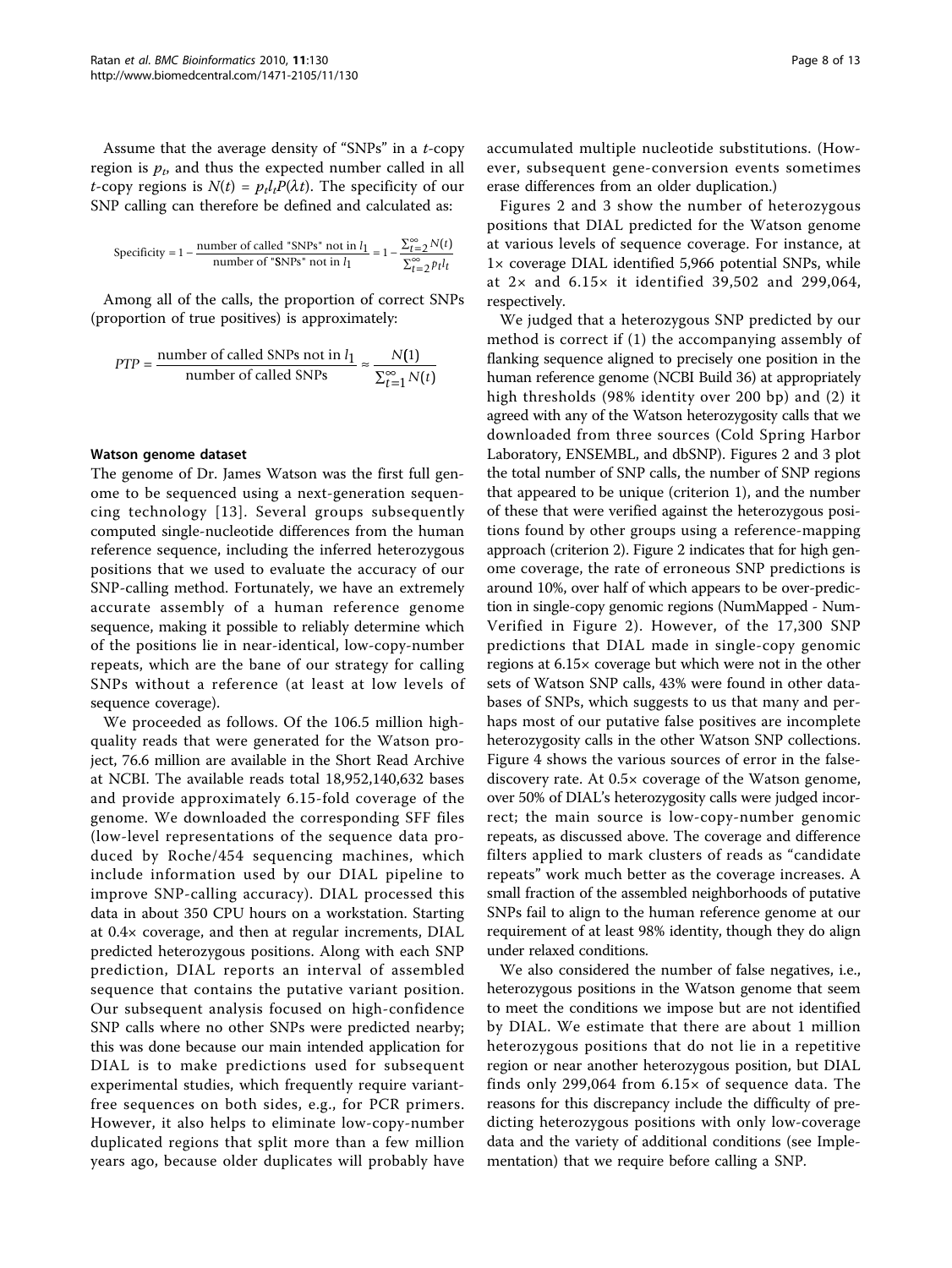<span id="page-8-0"></span>

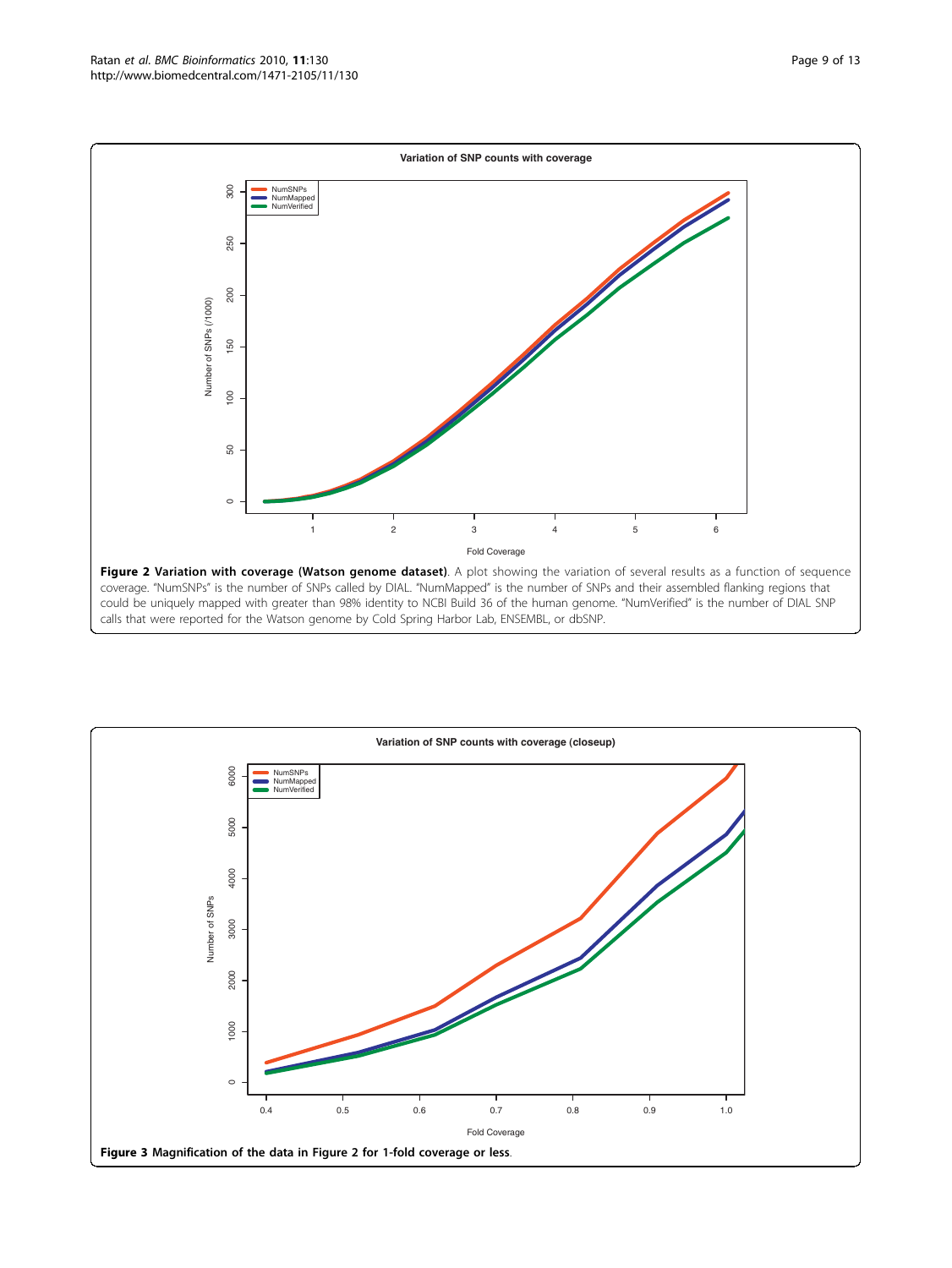<span id="page-9-0"></span>

#### Orangutan dataset

Illumina sequencing technology generates short reads only 75 bp long, but the amount of data generated in a single run far exceeds that from the Roche/454 technology. We used a single run of 75 bp reads from a Bornean orangutan Pongo pygmaeus which contained 51,923,090 single reads to call heterozygous sites and evaluate our approach on Illumina reads. We adjusted the alignment parameters in the pipeline to make them more amenable to the short reads and were able to identify 5,389 high-confidence SNPs for this dataset. A consequence of the short read lengths is that the assembled contigs for the orangutan reads were about 90 bp, whereas the flanking regions for the Watson genome dataset were around 350 bp. As for the Watson dataset, we plot the number of SNPs called by DIAL and the SNP locations which could be verified in Figure [5.](#page-10-0)

We had SNP calls from various outside sources for the Watson genome dataset; however no such calls exist for this one. Hence, we verified our calls against a mapping of reads on the orangutan draft assembly (WUSTL version Pongo\_abelii-2.0), which we made using MAQ [[4](#page-11-0)]. An allele was deemed to be correct if it was supported by at least one read on the assembly with a mapping quality greater than 0. Even though we make similar number of SNP calls for the orangutan and Watson datasets, the false-discovery rate for these shorter reads is much higher, as deduced by the comparison to the results from MAQ. In order to investigate the reasons for this difference, we mapped a single Illumina run of 75 bp single reads from the genome of a Korean individual [\[14](#page-12-0)] to the human assembly. MAQ was able to align 91.9% of the reads, mapping 86% of them uniquely on the human assembly. In contrast, for the orangutan, MAQ was able to align 89% of the short reads, but map only 75.9% of them uniquely on the orangutan draft assembly, much lower than for human assembly. The biggest source of false-positives for this dataset is the number of assembled contigs that could not be uniquely mapped. Many of the contigs map to the unassigned scaffolds (chrUn) along with a mapping on some other chromosome. We believe that our results for this dataset will show a much lower false-positive rate once an improved assembly is available and more data from the scaffolds is assigned to chromosomes.

### Mule deer transcriptome dataset

Compared to generating sequence data from an entire genome, sequencing transcribed DNA (cDNA derived from messenger RNA) has several potential advantages. For a typical mammalian genome, the total length of all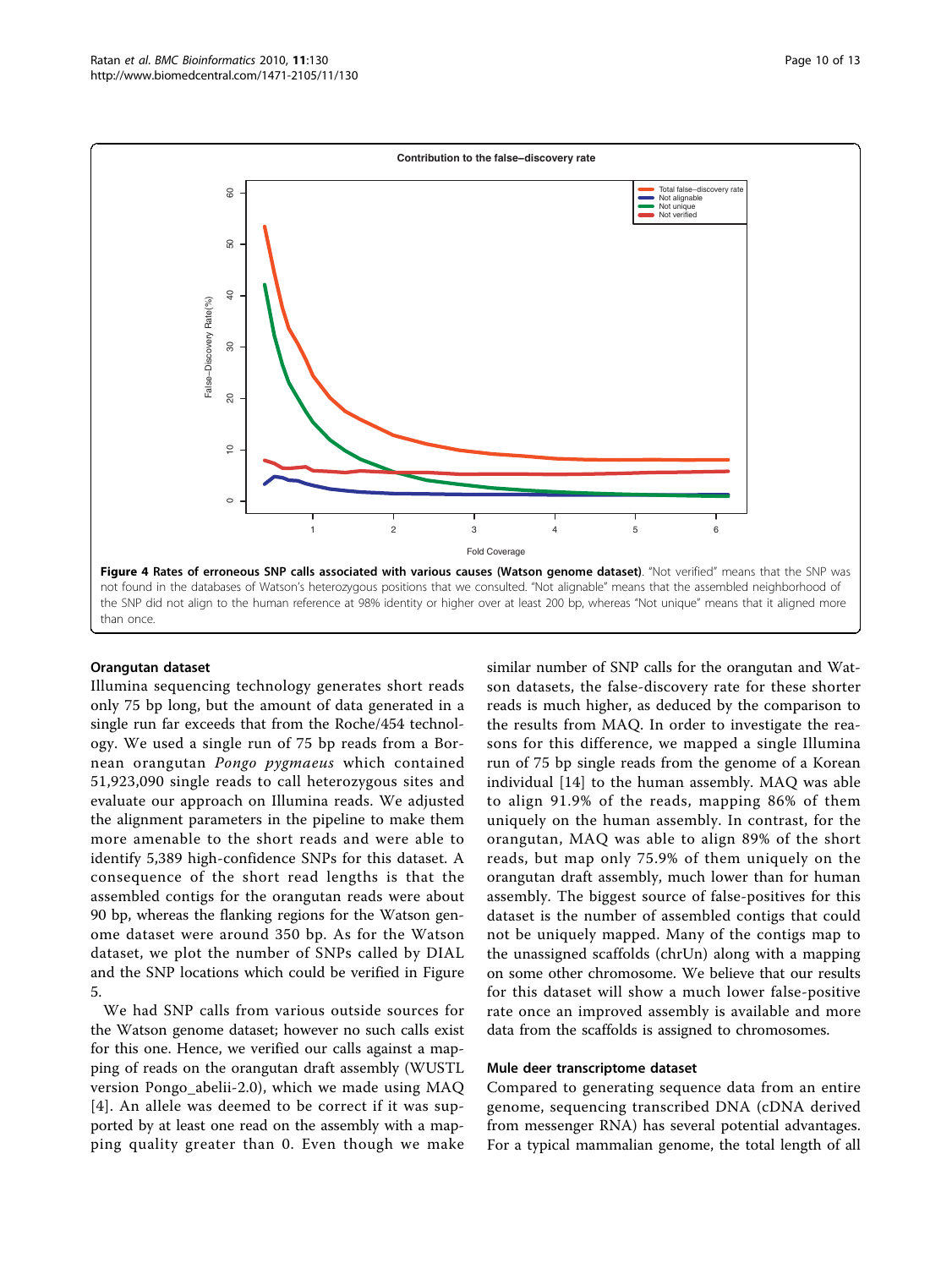<span id="page-10-0"></span>

gene transcripts is approximately 1% of the genome's length; this means roughly 30 million bases instead of 3 billion. Thus, much less sequence data is required to reach depth-4 coverage for a substantial fraction of the target. And for some applications, the much higher fraction of functional sites is useful. However, there are disadvantages as well. While blood is a typical source of DNA for whole-genome sequencing, the number of genes transcribed in blood cells is rather low. If possible, it may be preferable to sequence DNA from another tissue or combination of tissues. Another complication is that the relative amounts of transcript DNA vary widely among genes, which lowers the efficiency of transcript sequencing (because of redundant data from highly expressed genes), and forces us to remove our constraint on the maximum number of fragments that overlap a SNP.

To experiment with this approach, we applied DIAL to 93 Mbp (422,914 reads) of Roche/454 transcript data obtained from a pooled (i.e., from several individuals) lymph-node cDNA library from mule deer (Odocoileus hemionus). Despite the reduced number of genes transcribed in lymph nodes compared to certain other tissues (e.g., brain, testis), we identified 269 highconfidence SNPs, which is sufficient to populate a small genotyping array with SNPs having a good chance of

relating to differences in immune-system genes with phenotypic effects. Note that a similar amount of wholegenome DNA would provide only about 0.03-fold coverage, which according to our results discussed above is expected to reveal less than 1 SNP, assuming a total of about 1 million nucleotide differences in the sampled mule deer.

#### Conclusions

The application that motivated this project is to use high-throughput sequencing and genotyping methods to help maintain endangered species, for which there is rarely an available reference genome assembly. The use of genome technologies in species conservation efforts is appropriate, given studies that suggest a positive relationship between heterozygosity and breeding success in endangered populations [\[15,16](#page-12-0)]. In outline, our strategy is to sequence only as much DNA as is required to design an affordable genotyping array, to then genotype a large number of animals from the species of interest, and finally to use other computational tools [[17\]](#page-12-0) to analyze the resulting genotyping data and help to guide reintroduction or captive-breeding programs.

The computational pipeline described above fulfills our needs for calling SNPs without a reference genome. SNPs are called by a completely automatic process that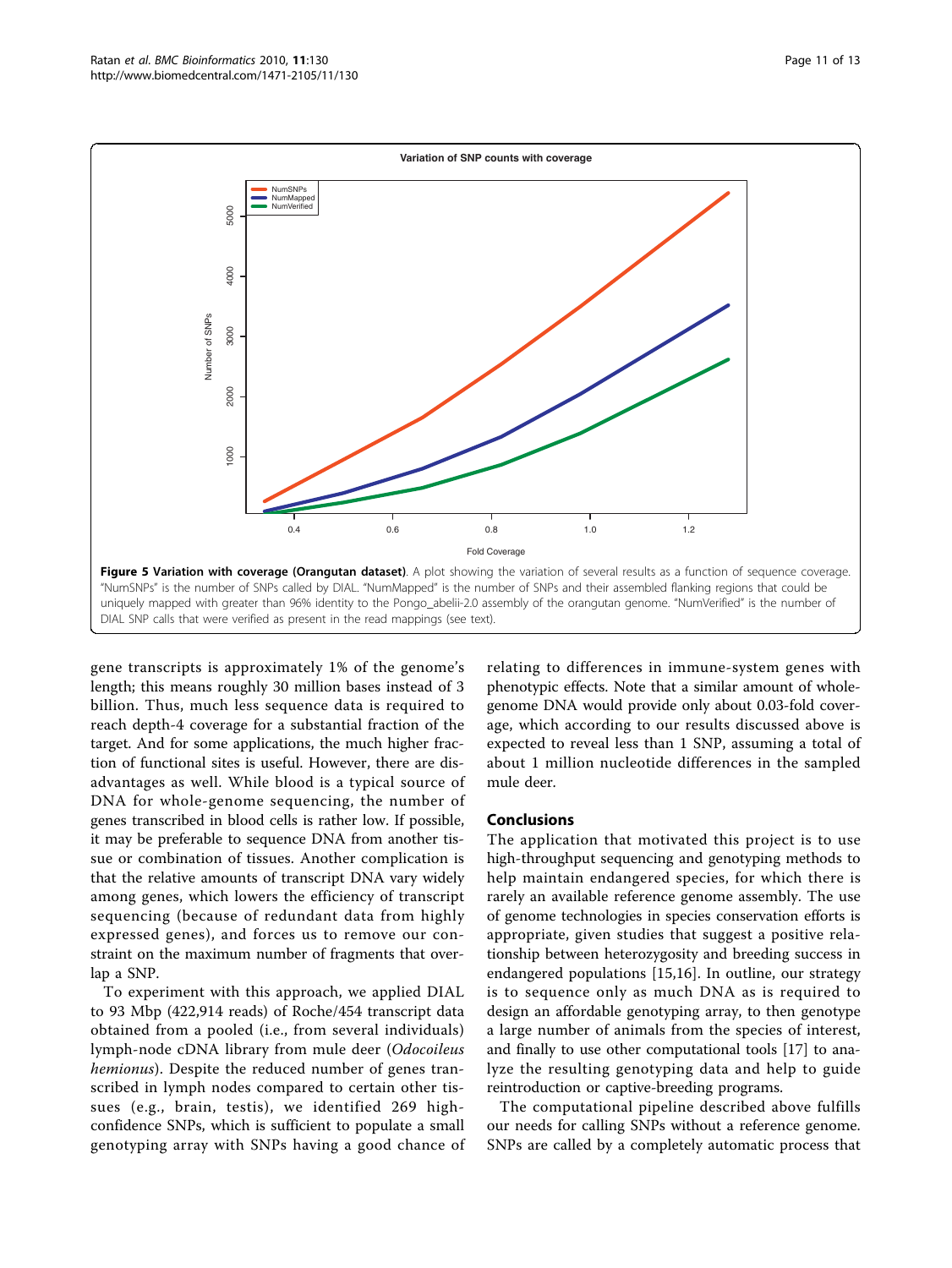<span id="page-11-0"></span>requires only modest amounts of data to make an appropriate number of SNP calls(currently on the order of one thousand). This paper provides a theoretical model of the numbers of correct and false positive calls, as well as experimental data that suggest parameter values for that model. These will help researchers to estimate both the amount of DNA sequence data required to populate a custom-built SNP array and the rate of inevitable incorrect calls caused by low-copy segmental duplications. This information will be useful in practice to balance sequencing costs with SNP-call reliability as the relative costs of sequencing and genotyping fluctuate.

The number of SNPs that one can afford to genotype is typically far less than the total number of common SNPs in the species of interest. Hence, it may be costeffective to limit sequencing to DNA from specific parts of the genome, so that a given amount of sequence data will produce far deeper coverage. One approach, mentioned above, is to sequence gene transcripts, and thereby target protein-coding regions. Another strategy is to sequence "reduced representation libraries" [\[18-22](#page-12-0)], created by size-selecting fragments produced by complete restriction endonuclease digestion, which can target regions distributed throughout the genome. A third approach could be to capture particular intervals by hybridization to a collection of genomic fragments, using either a microarray [\[23](#page-12-0)] or a solution-based [\[24](#page-12-0)] technique. The methods described in this paper will work for sequence data generated by any of these approaches.

We are applying this strategy to the Tasmanian devil (Sarcophilus harrisii), the largest living carnivorous marsupial. The species is currently found in the wild only in the state of Tasmania, Australia, and is under threat of extinction by an aggressive transmittable cancer [[25\]](#page-12-0). The phylogenetically closest available genome sequence is from the laboratory opossum (Monodelphis domestica). The two lineages diverged about 100 million years ago, making it impossible to use the opossum sequence as a reference genome for mapping the devil reads. Using Roche/454 machines, we generated low-coverage sequence for two Tasmanian devils from geographically dispersed locations. DIAL then called SNPs, which were used to design a genotyping array. The results of that study will be presented in a separate report.

# Availability and requirements

- Project Name: DIAL
- Availability: [http://www.bx.psu.edu/miller\\_lab/](http://www.bx.psu.edu/miller_lab/)
- Operating system(s): Linux
- Programming language(s): C/Python
- Other requirements: Newbler, Velvet for assembling the flanking regions of the called SNPs

Page 12 of 13

- License: MIT License
- Any restrictions to use by non-academics: None

#### Acknowledgements

We thank Devin Locke and the Orangutan Consortium for giving us access to the orangutan sequence data. Sequencing of mule deer tissue was supported by USGS grant# 06HQAG0141 sub# 06131HS001. We thank Cathy Riemer and the anonymous reviewers for their insightful comments and suggestions. AR is supported by NSF grant DEB-0733029. YZ and WM are supported in part by grant HG-002238 from the National Human Genome Research Institute (NIH). VMH is a Cancer Institute of New South Wales Fellow, and SCS is supported by the Gordon and Betty Moore Foundation.

#### Author details

<sup>1</sup> Center for Comparative Genomics and Bioinformatics, Pennsylvania State University, USA. <sup>2</sup>Children's Cancer Institute Australia for Medical Research, University of New South Wales, Randwick, Australia.

#### Authors' contributions

AR and WM designed the project. YZ performed the probabilistic analysis. AR designed and implemented the DIAL software. VMH and SCS founded the Tasmanian devil genome project, which motivated calling SNPs without a reference. AR and WM wrote the paper with input from the co-authors. All authors read and approved the final manuscript.

#### Received: 31 August 2009 Accepted: 15 March 2010 Published: 15 March 2010

#### References

- 1. Zerbino D, Birney E: [Velvet: algorithms for de novo short read assembly](http://www.ncbi.nlm.nih.gov/pubmed/18349386?dopt=Abstract) [using de Bruijn graphs.](http://www.ncbi.nlm.nih.gov/pubmed/18349386?dopt=Abstract) Genome Research 2008, 18:821-829.
- 2. Butler J, MacCallum I, Kleber M, Shlyakhter IA, Belmonte MK, Lander ES, Nusbaum C, Jaffe DB: [ALLPATHS: de novo assembly of whole-genome](http://www.ncbi.nlm.nih.gov/pubmed/18340039?dopt=Abstract) [shotgun microreads.](http://www.ncbi.nlm.nih.gov/pubmed/18340039?dopt=Abstract) Genome Research 2008, 18:810-820.
- 3. Salzberg SL, Sommer DD, Puiu D, Lee VT: [Gene-boosted assembly of a](http://www.ncbi.nlm.nih.gov/pubmed/18818729?dopt=Abstract) [novel bacterial genome from very short reads.](http://www.ncbi.nlm.nih.gov/pubmed/18818729?dopt=Abstract) PLoS Computational Biology 2008, 4:e1000186.
- 4. Li H, Ruan J, Durbin R: [Mapping short DNA sequencing reads and calling](http://www.ncbi.nlm.nih.gov/pubmed/18714091?dopt=Abstract) [variants using mapping quality scores.](http://www.ncbi.nlm.nih.gov/pubmed/18714091?dopt=Abstract) Genome Research 2008, 18:1851-1858.
- 5. Rumble SM, Lacroute P, Dalca AV, Fiume M, Sidow A, Brudno M: [SHRiMP:](http://www.ncbi.nlm.nih.gov/pubmed/19461883?dopt=Abstract) [accurate mapping of short color-space reads.](http://www.ncbi.nlm.nih.gov/pubmed/19461883?dopt=Abstract) PLoS computational biology 2009, 5:e1000386.
- 6. Langmead B, Trapnell C, Pop M, Salzberg SL: [Ultrafast and memory](http://www.ncbi.nlm.nih.gov/pubmed/19261174?dopt=Abstract)[efficient alignment of short DNA sequences to the human genome.](http://www.ncbi.nlm.nih.gov/pubmed/19261174?dopt=Abstract) Genome Biology 2009, 10:R25.
- 7. Rivest RL: The MD5 Message-Digest Algorithm. Internet Request for Comments 1992, [RFC 1321].
- 8. Morgulis A, Gertz EM, Schäffer AA, Agarwala R: [WindowMasker: window](http://www.ncbi.nlm.nih.gov/pubmed/16287941?dopt=Abstract)[based masker for sequenced genomes.](http://www.ncbi.nlm.nih.gov/pubmed/16287941?dopt=Abstract) Bioinformatics 2006, 22:134-141.
- 9. Harris RS: Improved pairwise alignment of genomic DNA. PhD thesis Penn State University, Computer Science and Engineering 2007.
- 10. Schwartz S, Kent WJ, Smit A, Zhang Z, Baertsch R, Hardison RC, Haussler D, Miller W: [Human-mouse alignments with BLASTZ.](http://www.ncbi.nlm.nih.gov/pubmed/12529312?dopt=Abstract) Genome Research 2003, 13:103-107.
- 11. Margulies M, Egholm M, Altman WE, Attiya S, Bader JS, Bemben LA, Berka J, Braverman MS, Chen Y, Chen Z, Dewell SB, Du L, Fierro JM, Gomes XV, Godwin BC, He W, Helgesen S, Ho CH, Irzyk GP, Jando SC, Alenquer MLI, Jarvie TP, Jirage KB, Kim J, Knight JR, Lanza JR, Leamon JH, Lefkowitz SM, Lei M, Li J, Lohman KL, Lu H, Makhijani VB, McDade KE, McKenna MP, Myers EW, Nickerson E, Nobile JR, Plant R, Puc BP, Ronan MT, Roth GT, Sarkis GJ, Simons JF, Simpson JW, Srinivasan M, Tartaro KR, Tomasz A, Vogt KA, Volkmer GA, Wang SH, Wang Y, Weiner MP, Yu P, Begley RF, Rothberg JM: [Genome sequencing in microfabricated high-density](http://www.ncbi.nlm.nih.gov/pubmed/16056220?dopt=Abstract) [picolitre reactors.](http://www.ncbi.nlm.nih.gov/pubmed/16056220?dopt=Abstract) Nature 2005, 437:376-380.
- 12. Consed 12.0 documentation. [\[http://bcr.musc.edu/manuals/CONSED.txt\]](http://bcr.musc.edu/manuals/CONSED.txt).
- 13. Wheeler DA, Srinivasan M, Egholm M, Shen Y, Chen L, McGuire A, He W, Chen Y, Makhijani V, Roth GT, Gomes X, Tartaro K, Niazi F, Turcotte CL, Irzyk GP, Lupski JR, Chinault C, Song X, Liu Y, Yuan Y, Nazareth L, Qin X,